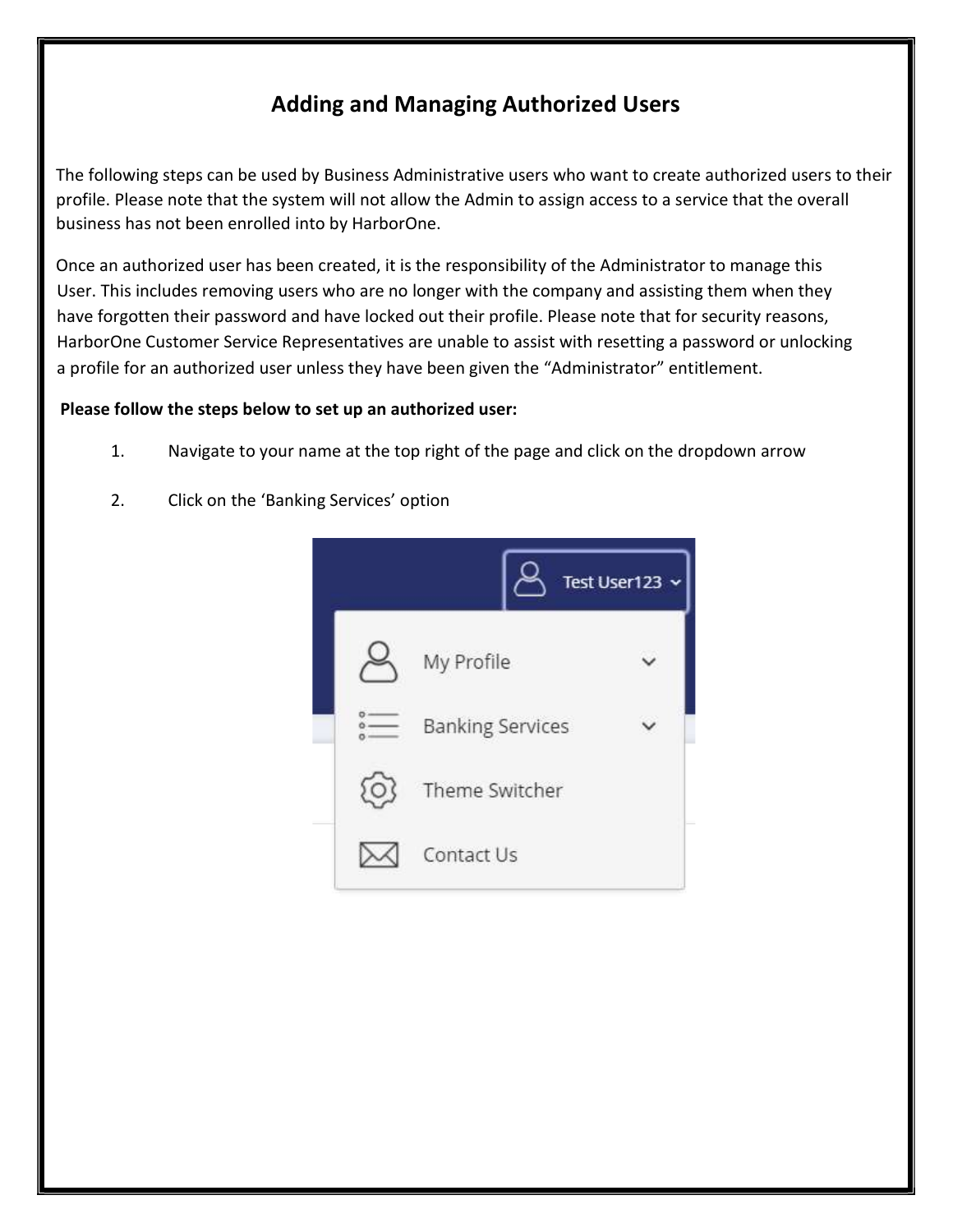#### 3. Click on 'Users'

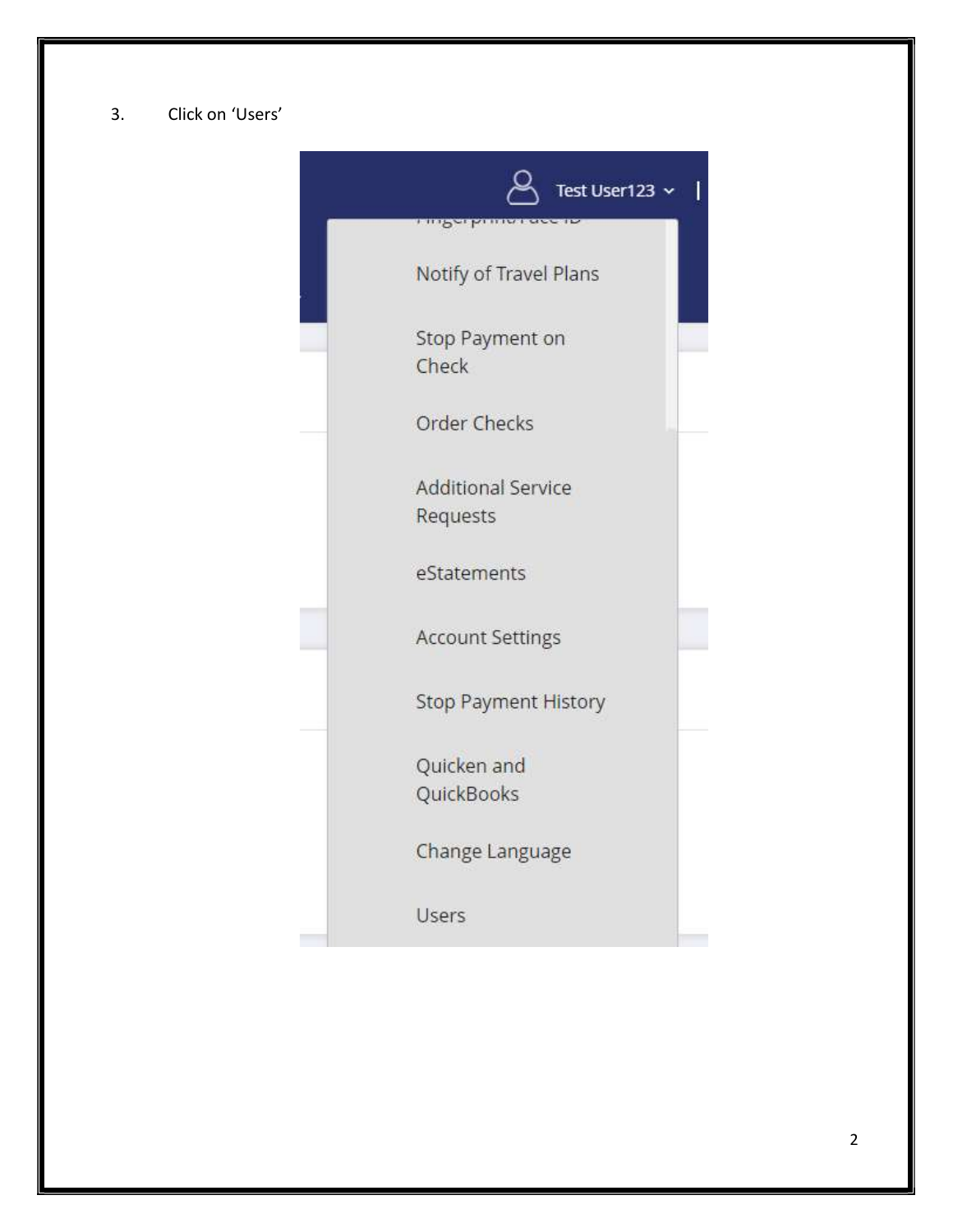|                                      | 5. Enter all required fields on the User Details page and click 'Save' |
|--------------------------------------|------------------------------------------------------------------------|
| <b>User Details</b>                  |                                                                        |
| * User ID                            |                                                                        |
|                                      | <b>Contact Information</b>                                             |
| * Temporary Password                 | * Email Address                                                        |
|                                      |                                                                        |
| * Confirm Password                   | * Home Phone                                                           |
|                                      |                                                                        |
| Status<br>Active O Disabled O Locked | Mobile Phone                                                           |
|                                      | Work Phone                                                             |
| Personal Information<br>Title        | ext.                                                                   |
|                                      | <b>Home Address</b>                                                    |
| * First Name                         | Address Line 1                                                         |
|                                      |                                                                        |
| Middle Name                          | Address Line 2                                                         |
|                                      |                                                                        |
| * Last Name                          | City                                                                   |
|                                      |                                                                        |
| Suffix                               | State                                                                  |
|                                      | $\checkmark$                                                           |
| Birth Date<br>MM/DD/YYYY<br>囲        | ZIP Code                                                               |
| Social Security Number               |                                                                        |
|                                      |                                                                        |
| Cancel<br>Save                       |                                                                        |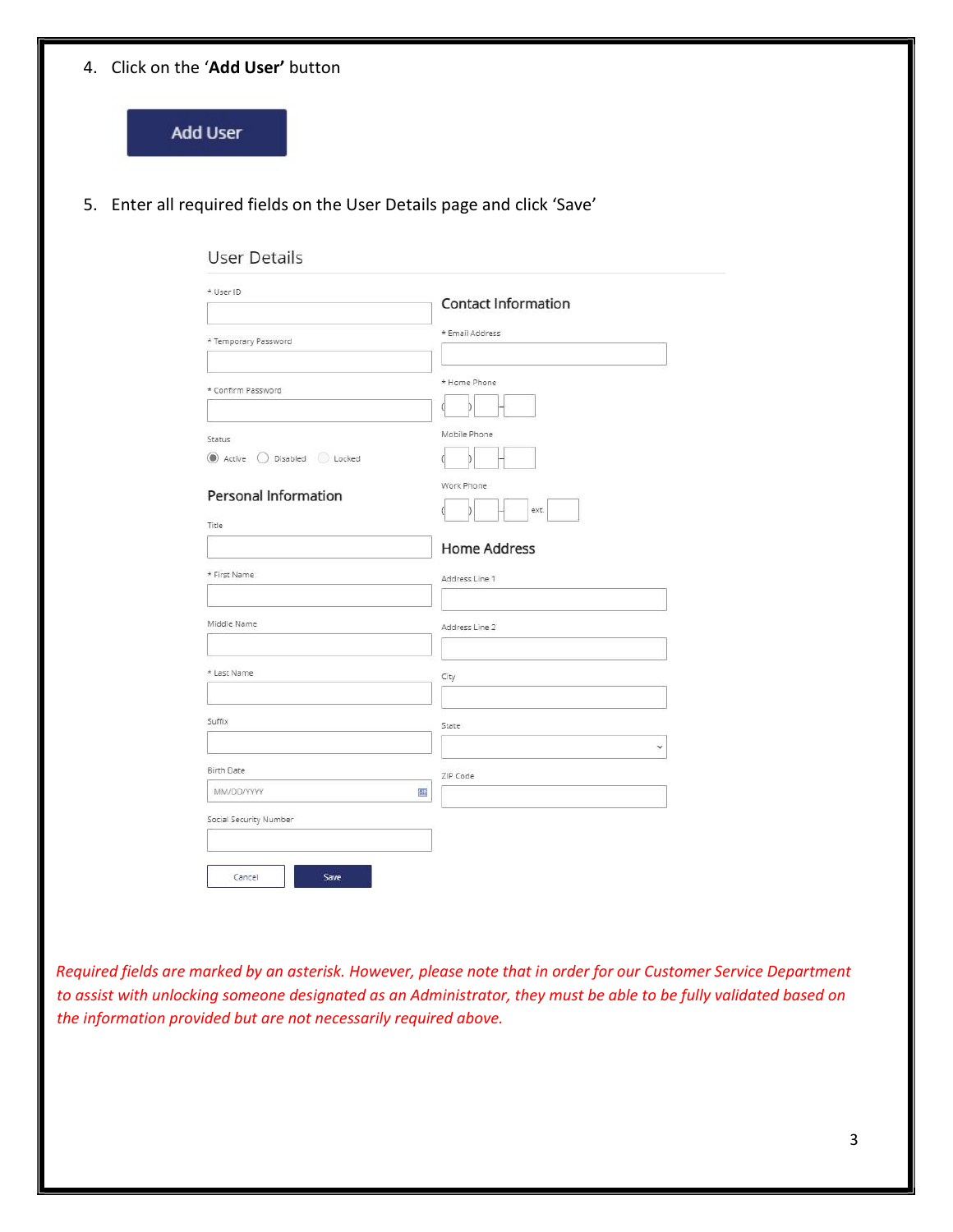6. Select or copy from another user, the entitlements to enable each feature that you would like the authorized user to have access to. (Please read the "Important Information about Additional Users" disclosure before you begin. Also, if you provide access to the Wire Transfer and/or ACH services, the user will need a security token before they are able to initiate transactions. Once you are finished adding the user, please send us a secure message with the user's name and request for a token.)

| Please select a user you want to copy the entitlements from below. |                                                                         |  |
|--------------------------------------------------------------------|-------------------------------------------------------------------------|--|
|                                                                    |                                                                         |  |
|                                                                    |                                                                         |  |
| $\checkmark$                                                       |                                                                         |  |
|                                                                    |                                                                         |  |
|                                                                    |                                                                         |  |
|                                                                    | Entitlements will be copied from User ID: user to User ID: TestUser456. |  |

### **Entitlements for Test User**

Return to Service Center

Checking this box will mark this user as a 'Business Administrator'. A 'Business Administrator' will automatically be granted the same entitlements/limits as the business.

| Entitlement                | Limit | п |
|----------------------------|-------|---|
| Accounts                   | ❼     | 図 |
| <b>BAI2 Export</b>         | ❼     | 匢 |
| Master Line Account Access | ❼     | п |
| Merchant Capture           | ⋒     | M |
| Stop Payments              | ⋒     | ø |
| ACH »                      | ⋒     | п |
| ACH Whitelist »            | ଈ     | п |
| Bill Pay                   | ⋒     | n |
| Cards                      | ଈ     | □ |
| eDocuments                 | ଈ     |   |
| <b>View Tax Documents</b>  | の     | п |
| eNotices                   | ⋒     | 図 |
| View External Documents    | ⋒     | п |
| Entitlements               |       |   |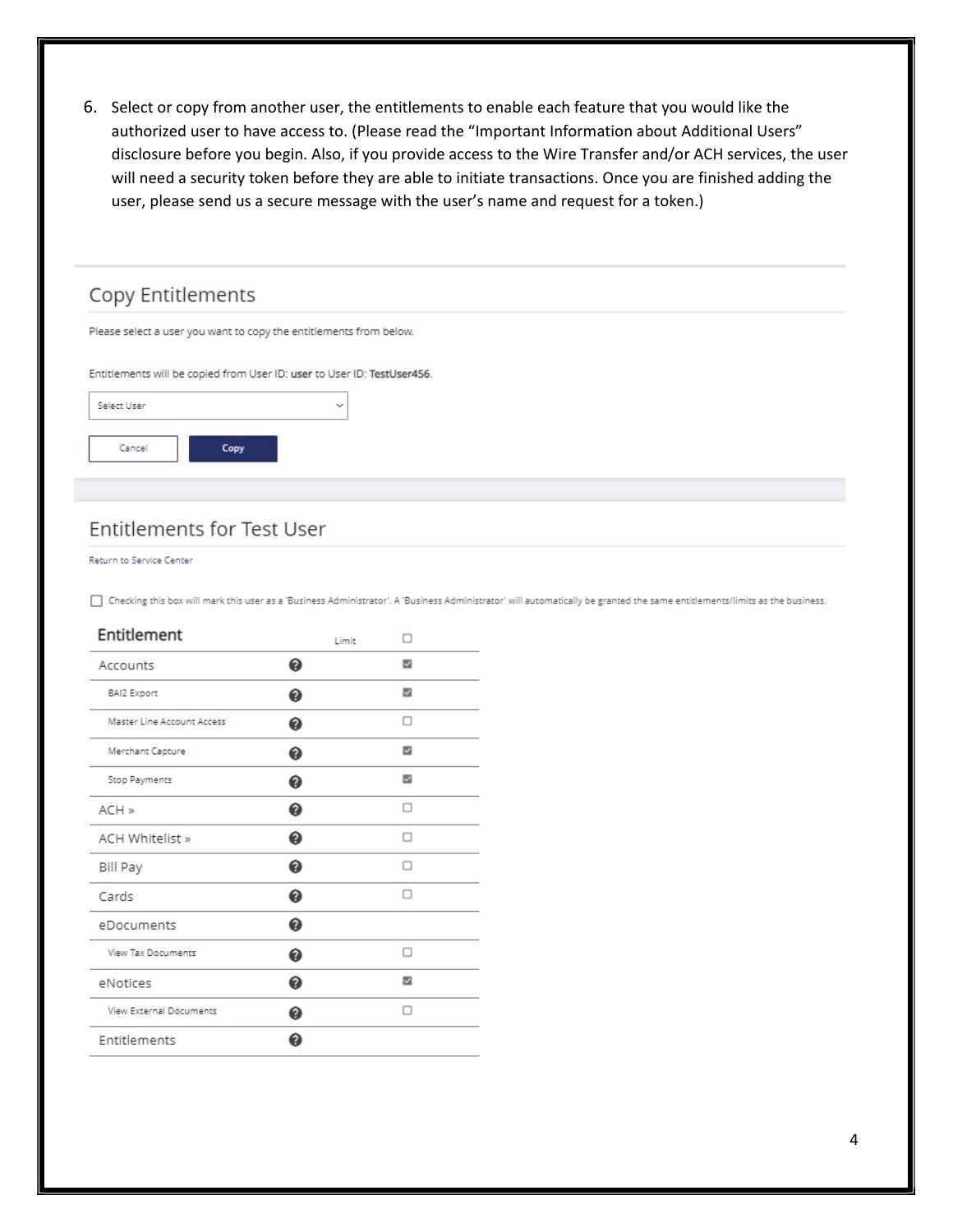| ◉<br>ø<br>図<br>●<br>Maximum Transaction Limit<br>◉<br>\$10.00<br>10.00<br>Maximum Daily Limit<br>◉<br>\$10.00<br>10.00<br>α<br>Manage External Accounts<br>◉<br>◉<br>□<br>Manage Unlinked Accounts<br>◉<br>$\Box$<br>Merchant Capure<br>Check Recorded<br>AJ Entitlements<br>Sop Paynents<br>Transfer From<br>ACYL Whiteles<br>Statements<br>Transfer To<br><b>Bull Pay</b><br>-flex<br>S<br>図<br><b>ta</b><br>s<br>図<br>$\Box$<br>國<br><b>M</b><br>國<br>盟<br>s<br>盟<br>図<br>盟<br>$\Box$<br>盟<br>図<br>49 - Business Value Checking<br>四<br>▩<br>四<br>ø<br>四<br>z<br>21 - Business Advantage Sav-MA<br>Save<br>$\operatorname{\sf Confirm}$<br>and then<br>to update the changes.<br>Old<br>Limit<br>New<br>×<br>N<br>Confirm<br>Edit | Primary User | ◉ |  | $\Box$ |  |  |  |  |  |
|--------------------------------------------------------------------------------------------------------------------------------------------------------------------------------------------------------------------------------------------------------------------------------------------------------------------------------------------------------------------------------------------------------------------------------------------------------------------------------------------------------------------------------------------------------------------------------------------------------------------------------------------------------------------------------------------------------------------------------------|--------------|---|--|--------|--|--|--|--|--|
|                                                                                                                                                                                                                                                                                                                                                                                                                                                                                                                                                                                                                                                                                                                                      | Spending     |   |  |        |  |  |  |  |  |
|                                                                                                                                                                                                                                                                                                                                                                                                                                                                                                                                                                                                                                                                                                                                      | Transfers    |   |  |        |  |  |  |  |  |
|                                                                                                                                                                                                                                                                                                                                                                                                                                                                                                                                                                                                                                                                                                                                      |              |   |  |        |  |  |  |  |  |
|                                                                                                                                                                                                                                                                                                                                                                                                                                                                                                                                                                                                                                                                                                                                      |              |   |  |        |  |  |  |  |  |
|                                                                                                                                                                                                                                                                                                                                                                                                                                                                                                                                                                                                                                                                                                                                      |              |   |  |        |  |  |  |  |  |
|                                                                                                                                                                                                                                                                                                                                                                                                                                                                                                                                                                                                                                                                                                                                      |              |   |  |        |  |  |  |  |  |
| Accounts<br>Select All Accounts<br>7. Click<br>Please review the following changes.<br>Entitlement<br>Entitlements<br>Manage Users<br>Cancel                                                                                                                                                                                                                                                                                                                                                                                                                                                                                                                                                                                         | Wires »      |   |  |        |  |  |  |  |  |
|                                                                                                                                                                                                                                                                                                                                                                                                                                                                                                                                                                                                                                                                                                                                      |              |   |  |        |  |  |  |  |  |
|                                                                                                                                                                                                                                                                                                                                                                                                                                                                                                                                                                                                                                                                                                                                      |              |   |  |        |  |  |  |  |  |
|                                                                                                                                                                                                                                                                                                                                                                                                                                                                                                                                                                                                                                                                                                                                      |              |   |  |        |  |  |  |  |  |
|                                                                                                                                                                                                                                                                                                                                                                                                                                                                                                                                                                                                                                                                                                                                      |              |   |  |        |  |  |  |  |  |
|                                                                                                                                                                                                                                                                                                                                                                                                                                                                                                                                                                                                                                                                                                                                      |              |   |  |        |  |  |  |  |  |
|                                                                                                                                                                                                                                                                                                                                                                                                                                                                                                                                                                                                                                                                                                                                      |              |   |  |        |  |  |  |  |  |
|                                                                                                                                                                                                                                                                                                                                                                                                                                                                                                                                                                                                                                                                                                                                      |              |   |  |        |  |  |  |  |  |
|                                                                                                                                                                                                                                                                                                                                                                                                                                                                                                                                                                                                                                                                                                                                      |              |   |  |        |  |  |  |  |  |
|                                                                                                                                                                                                                                                                                                                                                                                                                                                                                                                                                                                                                                                                                                                                      |              |   |  |        |  |  |  |  |  |